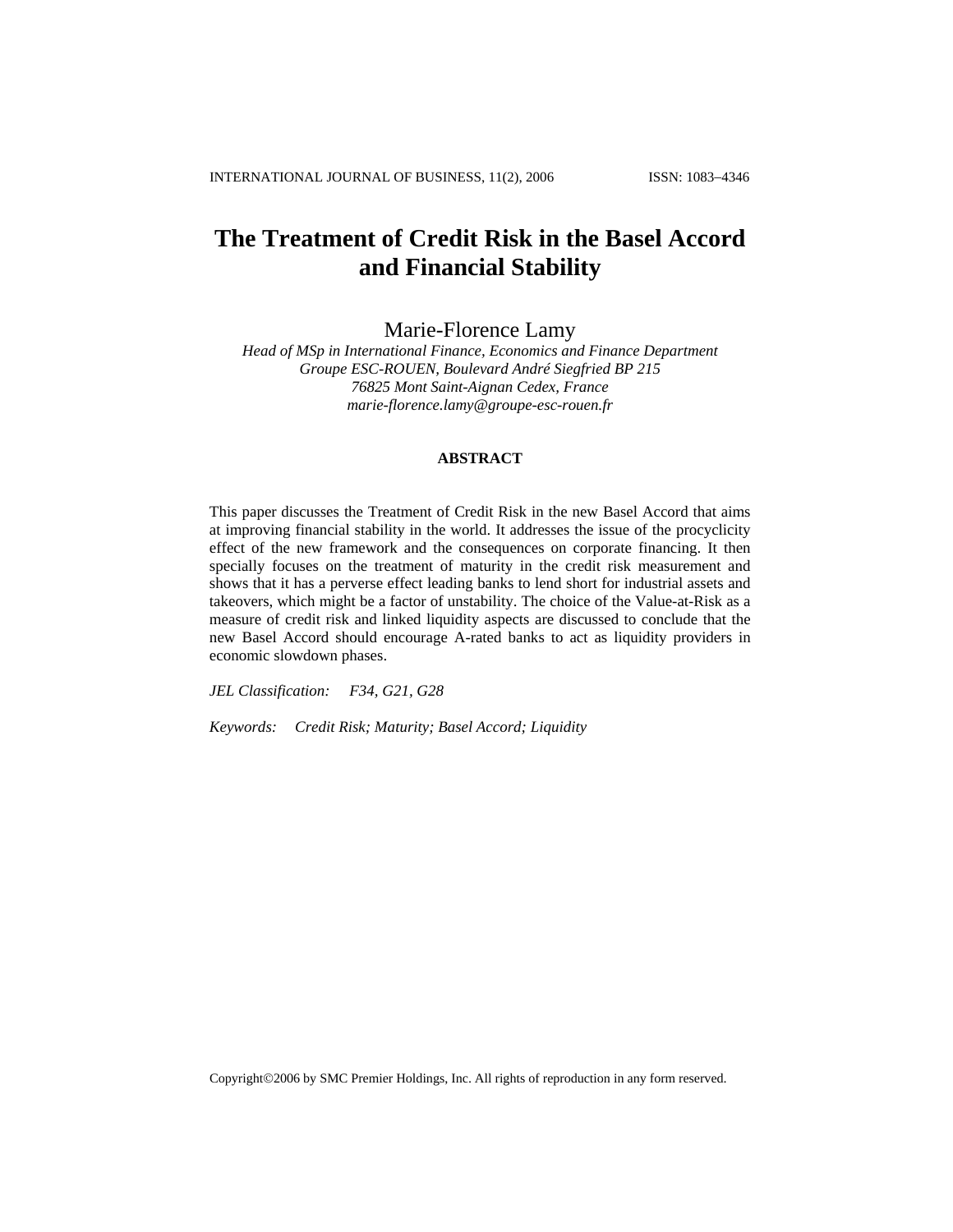#### **I. INTRODUCTION**

Following the important amendment of 1996 on the capital requirement to face market risks, the Basel Committee on Banking Supervision has worked on a process for revising the International Accord on Banks Capital Adequacy "to arrive at significantly more risk-sensitive capital requirements" with the fundamental objective to "further strengthen the soundness and stability of the international banking system".

The final version: "International convergence of capital measurement and capital standards" has been published in June 2004 and should be implemented by banks on January 2007. It takes into account results of the Quantitative Impact Study, QIS 3, published in May 2003, and comments from banks, and the March 2004 modification to specify that the capital requirement addresses to unexpected loss only, the expected loss being covered by specific provisions.

We thus find interesting to analyse main criticisms addressed to this new framework, which is conceived to improve financial stability in the world. This paper is organized in four sections. The first section gives a summary of the treatment of credit risk in the New Basel Accord. Section II discusses the procyclicity effect of this framework. Section III shows how to treat maturity and Section IV studies the Valueat-Risk as a measure of credit risk in that context.

#### **A. The Treatment of Credit Risk in the New Basel Accord**

In its first pillar, the New Basel Accord allows banks to choose between two broad methodologies for calculating the risk weighted assets and thus the capital requirement for credit risk:

- A standardized approach where banks use external ratings to rank borrowers in seven risk scores categories associated with weights. The capital required is simply 8% of the weighted total exposure (exhibit 0),
- An internal rating based approach (IRB) where banks determine internally the following risks components:
	- the Probability of Default (PD),
	- the Loss Given Default (LGD),
	- the Exposure at Default (EAD),
	- the effective maturity (M).

The capital requirement for credit risk amounts to the unexpected loss calculated with these inputs through a risk loss function  $K = f$  (PD, LGD, M) adapted to main categories of loans, given in exhibit.

Under the foundation approach, banks only estimate PDs and rely on supervisory estimates for other components. Under the advanced approach, they provide their own estimates of PDs, LGDs, EAD and their own calculation of M.

Probabilities of Default (PD) are the average default probabilities determined on a year basis over an historical period of 5 years minimum according to the process described in Diagram 1. Thus the rating of the borrower external or internal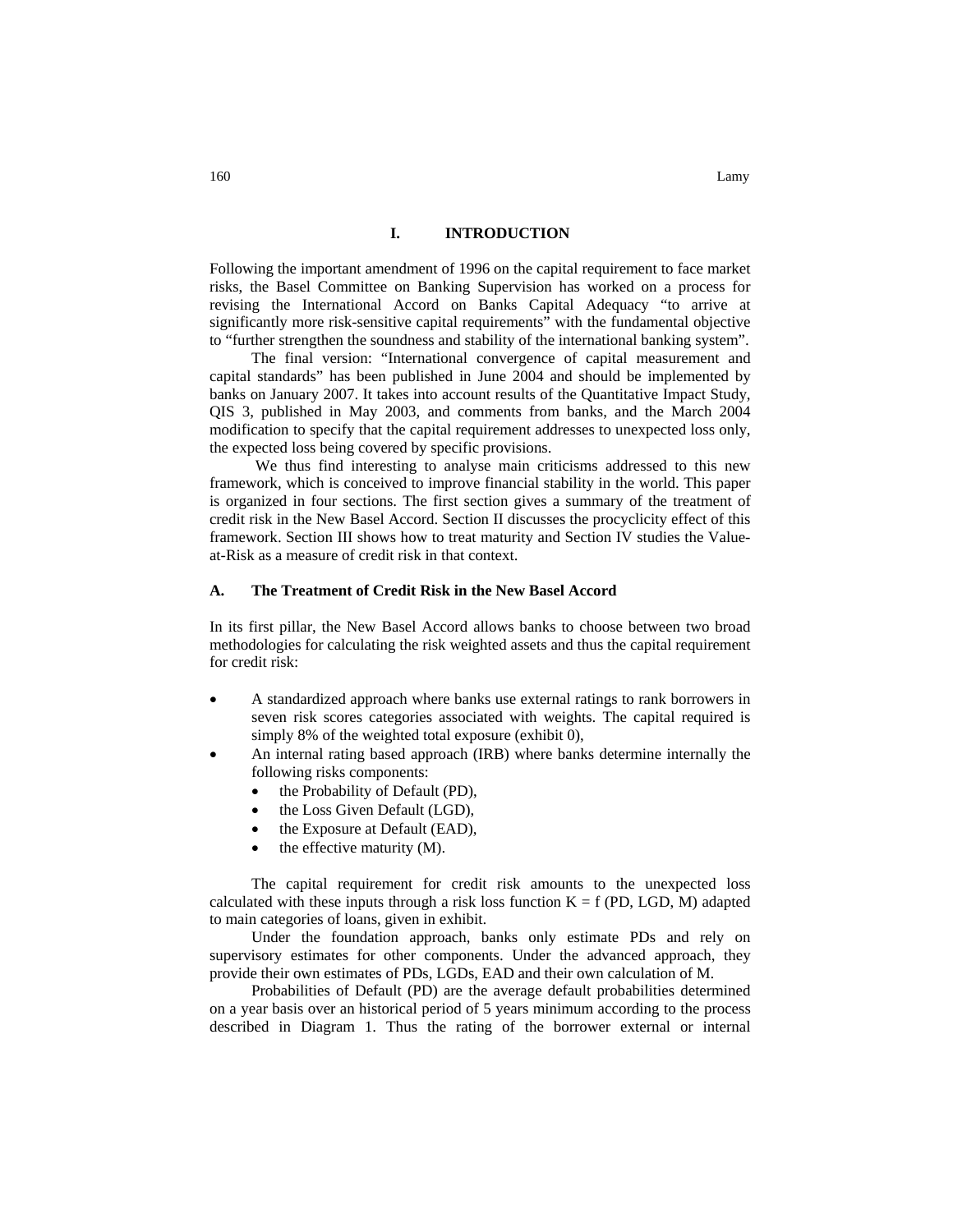determines the probability of default and the LGD (see Diagram 2) needed to calculate the capital requirement.

# **Diagram 1**  Process for determining PD's

 $PD = Max (1YPD; 0.03%) PD = 100% for detailed loans.$ 



1. There is full substitution of the warrant NI to determine PD or, there is a weighted average calculation in case of partial warranty. 2 NI for corporates consists in: 10 grades for performing loans and 3 grades for unperforming loans.



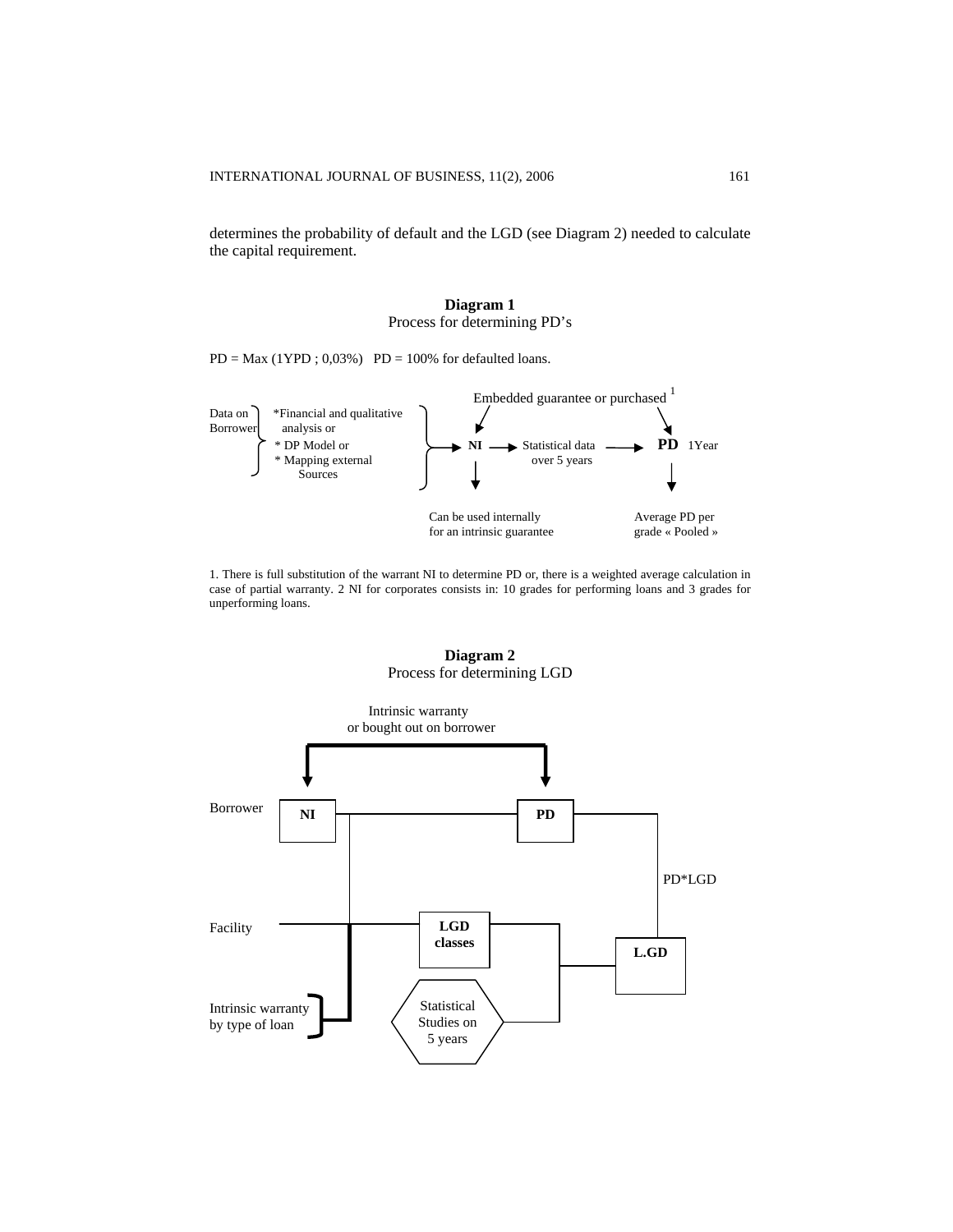# **II. THE PROCYCLICITY EFFECT OF THE REVISED FRAMEWORK**

The most frequent criticism of the New Basel Capital Adequacy frame is that it will increase procyclicity with a negative consequence on firm's financing since credit will be scarce on economic slowdown phase.

Of course, during adverse cycles of growth, ratings of firms collapse:

- According to Standard and Poors, a category concerned 70% of issuers in January 2001 and only 46 % in march 2003,
- According to Société Générale, corporate spreads were of  $50 60$  basis points beginning 2002 and 150 basis points beginning 2003 to come back to  $40 - 50$ basis points beginning 2004.

Following the described process, a large migration from NI top categories to a medium-low categories should have occurred in 2003, provoking higher PD's and capital requirement, followed in 2004 by another migration with upgrading in NI and lower PD's.

To avoid brutal changes in ratings, the accord specified that ratings should be assigned on rather long period including adverse economic conditions. This smoothing by the use of an average rating over a 5 to 7 years period should prevent a total shortage of financing for firms downgraded brutally which cannot issue on monetary or bonds markets without paying high spreads. Nevertheless, the capital requirement for banks will increase notably resulting in higher margins or fewer volumes of lending to these corporates. This will undoubtedly add to firm's difficulties, at a time when A−rated banks enjoy a very favourable access to bond markets due to a flight to quality movement and thus have the ability to lend at reasonable margins.

Thus the Basel Committee apparently counts on two corrections from agents:

- 1) That banks will resume lending to corporates, analysing case by case the credit risk and fixing relevant margins, and will consider firms' ratings on a sufficiently large period to counter balance recent downgrading due to adverse economic conditions, thus feeding the economy with the needed liquidity,
- 2) That they will therefore use their capital cushion (they enjoy rates in the range of 12% versus the 8% compulsory level) to buffer the linked rise in capital adequacy requirement and will not waver to look at their capital ratio as a flexible tool and no as an intangible limit,
- 3) That Standard and Poors, Moody's and Fitch and other agencies will consider this strategy of banks as legitimate and as just adapted to bad economic conditions and likely to generate future increase in the bank net product since these fundings should favour economic growth and prevent unemployment and not downgrade those banks in spite of the decrease of their capital ratio.

It is worth noting that the capital adequacy ratio of banks is not simply a solvency ratio but becomes a strategic tool aimed at allowing banks to correctly analyse their risks and gear them on all main activities and cycles of economy.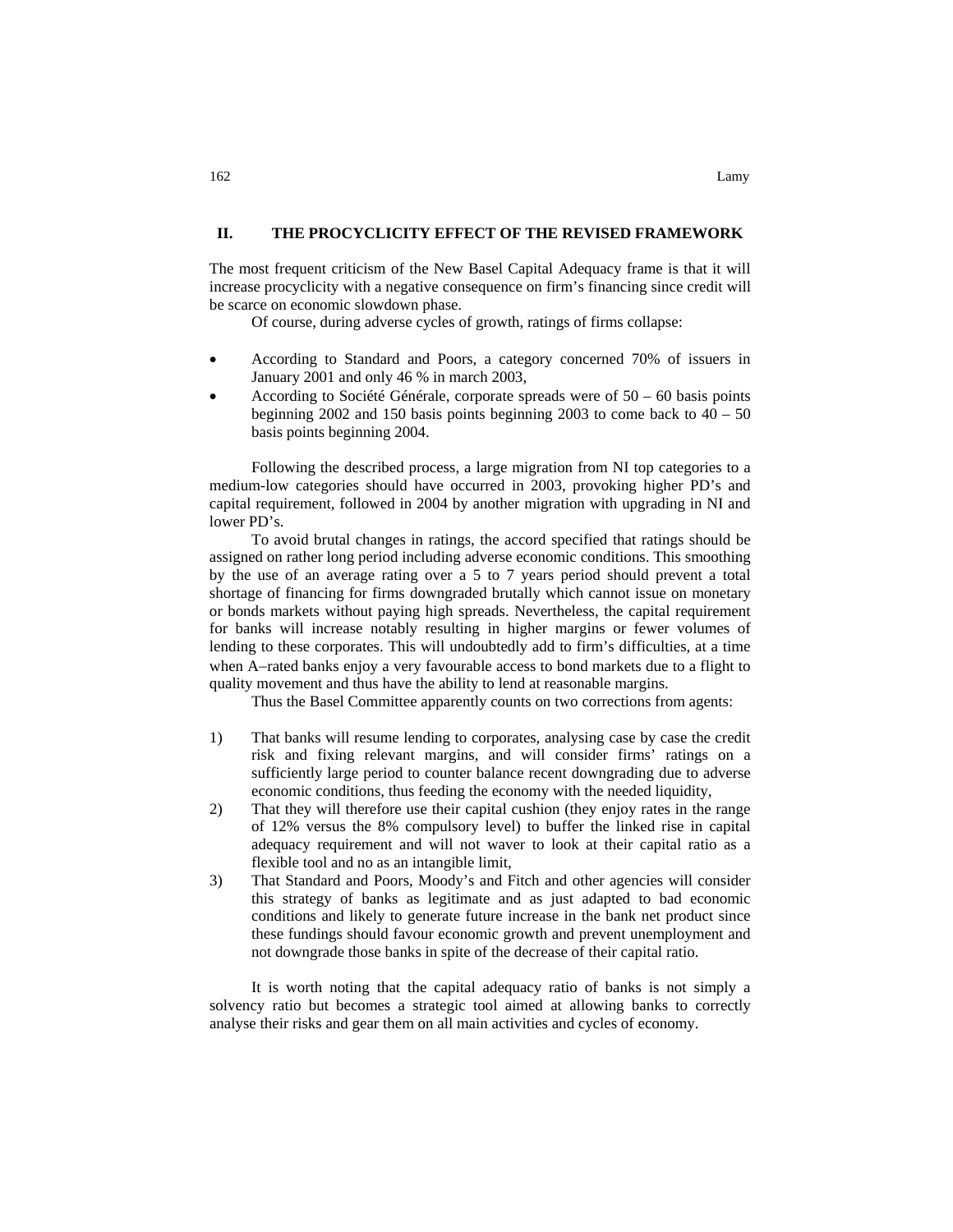Therefore, agencies should rate banks according to the soundness of their strategies and performances and the quality of their risks management on their main activities rather that on their sole capital ratio level.

A survey during the transition period of the behaviour of agents and of the financing of corporates will indicate if the Basel Committee is right in forecasting that adaptation of agents to these new rules will prevent adverse effects on financial stability of the procyclicity of the new approach of credit risk based on rating.

### **III. THE TREATMENT OF MATURITY**

The treatment of maturity in the credit risk measurement appears to us as presenting a negative effect for the financial stability. The capital requirement is calculated for an effective maturity of 2.5 and adjusted to lower the requirement for shorter maturity and to increase it for longer maturity by the scaling factor  $[1+(M - 2.5) b(PD)]$ , where b(PD) is the maturity adjustment :

$$
b(PD) = [0.11852 - 0.05478 \times \log(PD)]^{2}
$$

The effective maturity is given for any investment subject to a determined cashflow schedule as:

$$
M = \sum_{t=1}^{n} t \times CF_t \times \frac{1}{\sum CF_t}
$$

which is close to the Macaulay duration calculation.

This standard 2.5 maturity corresponds to 6.0 years for a loan reimbursed with constant annuities, under present range of rates. This means that banks have an incentive to lend short in order to avoid credit risk, following a basic assumption that the longer is the loan, the riskier it is.

It has been discussed by Robert C. Merton, "contrary to what many might believe, the relative riskiness of the debt can decline as either the business risk of the firm or the time until maturity increase".

This assumption is just dangerous since it does not take into account the necessary adequacy between the lengths of the cash flows derived from the financed asset and the length of the loan, since the capital lent will be reimbursed from this cash flow. Thus financing too short an asset can lead the bank to provoke the non−reimbursement of the loan. Moreover, to finance with very short maturities large takeovers can lead to default as the analysis of the Vivendi Universal and Alstom cases shows. This second case is commented below.

Thus, we consider that the way maturity is treated for corporates and special lendings can lead banks to an herd behaviour to lend short, say on a maximum 5 year basis for industrial assets or cross borders takeovers, which might create a financial instability factor since such a short maturity is not adapted to most industrial investments. Borrowers will tend to boost forecasted cash flows to get their financing.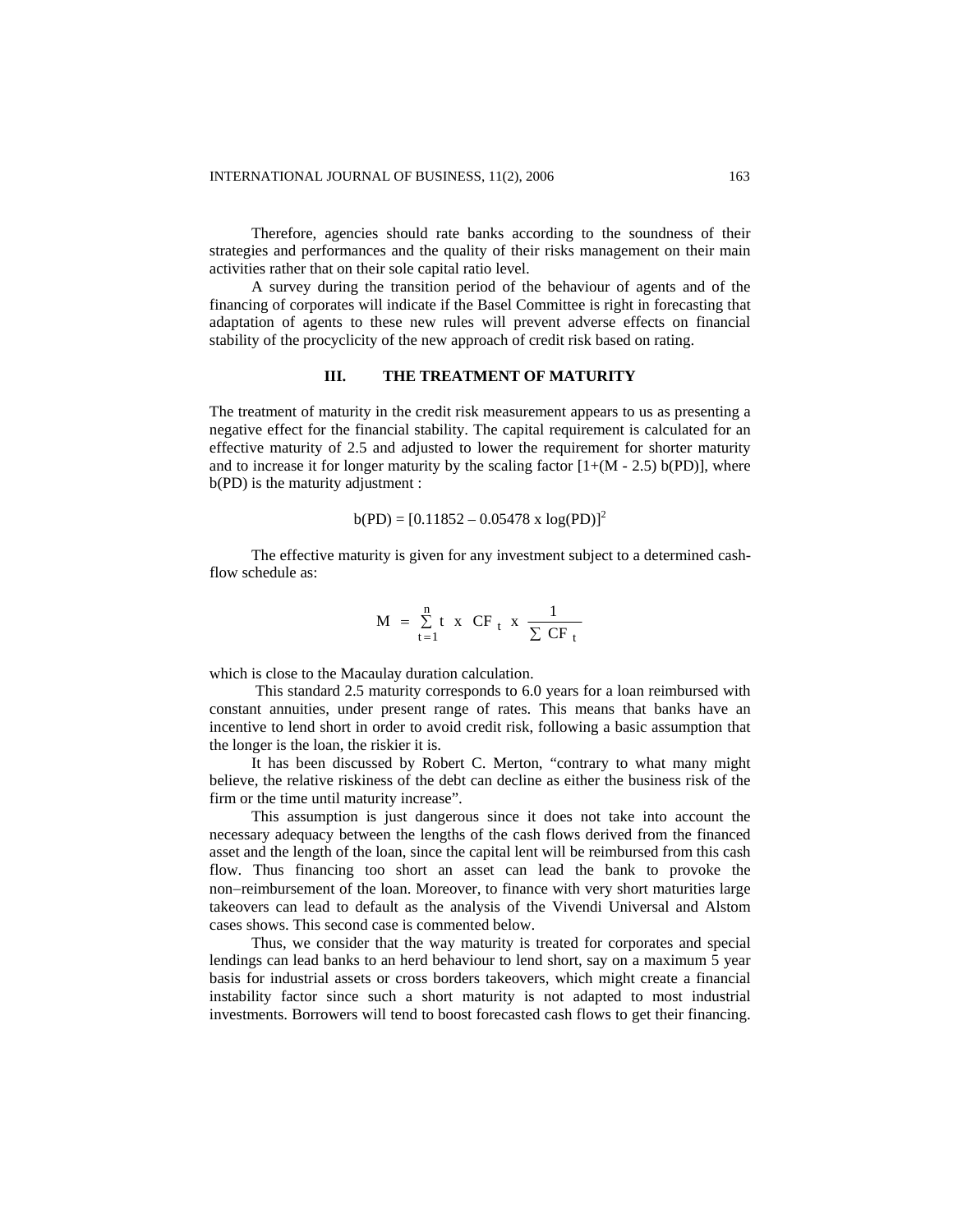Since we believe it is less risky to have all classes of duration for assets rather than a single duration by category, we think that this maturity treatment can have adverse consequences and should be carefully surveyed during the transition period to be amended if needed, which could easily been done by taking a higher standard than this 2.5.

#### **IV. THE VAR AS A MEASURE OF CREDIT RISK**

Some authors have criticized the use of VAR calculation derived from credit risk mark-to-market modelling in the risk weight function, M.Bezard (2004) M.Aglietta (2004), Moumni (2002). These mark-to-market models rely on the assumption that assets are saleable on a liquid market at a price, which is relevant, the market being efficient.

This assumption reveals false on debt market where a crisis provokes very rapid liquidity squeeze and spreading of the financial crisis through debt markets and crashes on equity markets over the world as in 1997 / 1998. Capital being scarce, credit spreads and other spreads increase rapidly because of this lack of liquidity, and prices are no more indicative of credit risk, but mainly of a premium to be paid for liquidity.

Were the market efficient, some large investors should invest to benefit of those high spreads and thus provide the market with liquidity. To be able to act as liquidity providers, banks must enjoy a significant capital cushion to eventually face a final loss which might be estimated through stress test, a cash situation allowing them to stand over a year without selling positions (see Myron Scholes, "Crisis and Risk Management, April 2000), and be allowed by the regulation authorities to use this position in capital to provide the market with liquidity.

As on the debt market price formation is not simply the result of the asset valuation by investors but also of the liquidity situation of borrowers and investors, the VaR cannot gives a good representation of capital requirement to stand a crisis.

So the Basel Committee encourages banks to develop stress test and again, the idea to allow banks to use the cushion capital in a dynamic strategy of gearing risk appears as way to lead them to provide liquidity to markets to avoid too high volatility and even markets shocks due to herd behaviours in bad economic conditions.

#### **V. CONCLUSION**

The objective of the New Basel Capital Accord is to allow banks to manage their risks with a dynamic approach of capital adequacy. The use of a risk formula, derived from Mark-to-Market models, using VAR to determine the capital requirement for credit risk in the Internal Ratings Based Approach, is close to methods used by banks to allocate economic capital on their main activities.

The chosen methodology of continuous improvement of the proposal through Quantitative Impact Studies and Exchanges with Banks and institutions has led to significant modifications and simplifications of the initial scheme, as the decision of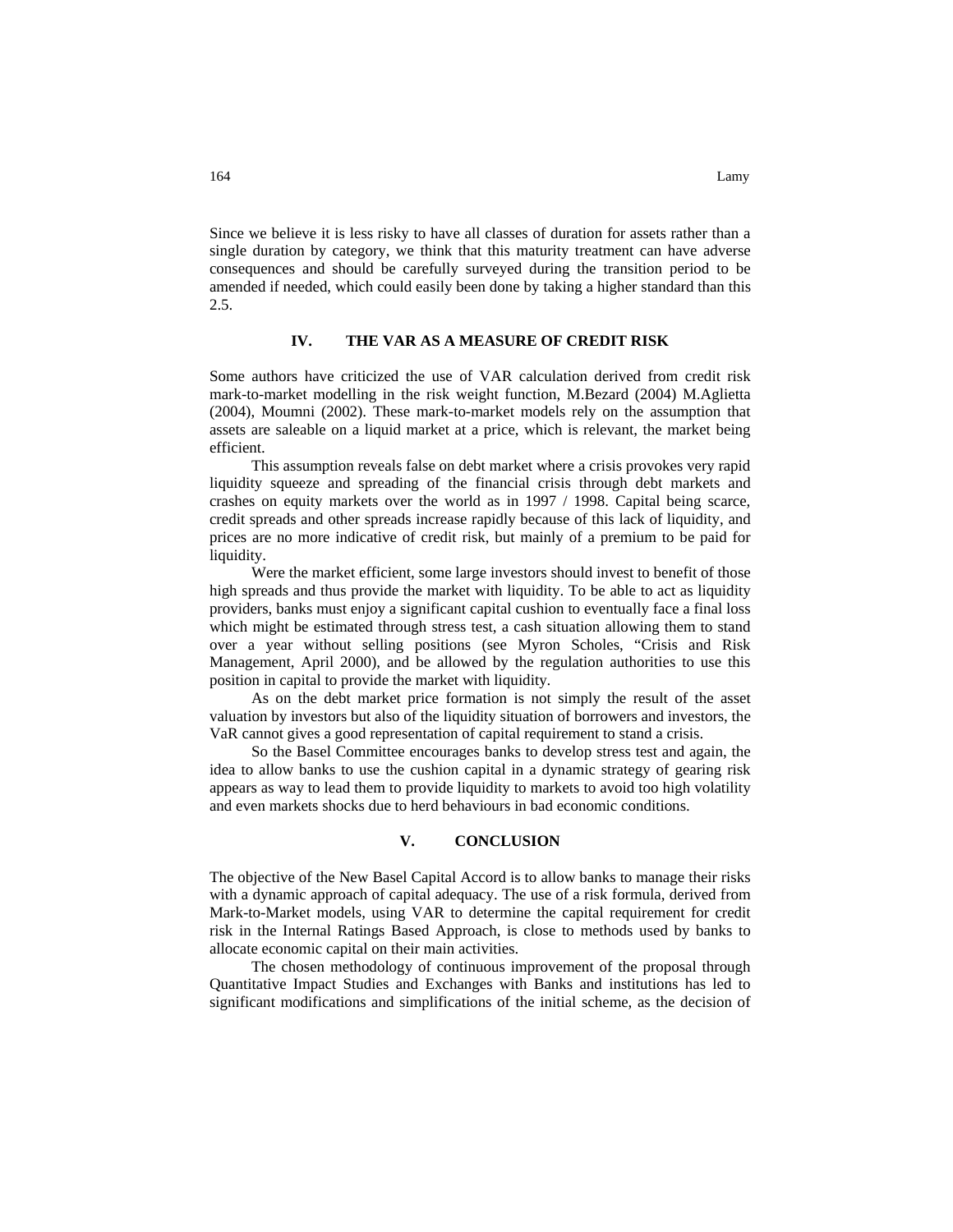removal of the expected loss from the capital calculation, since specific provisions are usually constituted.

We still believe that three main issues are to be addressed to ensure an improvement of financial stability through the New Accord:

- 1) The procyclicity of the calculation of capital requirement for credit risk which relies on rating of borrowers is only counterbalanced by a 5 years average calculation for the probabilistic loss calculation,
- 2) The treatment of maturity is on accordance with this assumption that shorter maturities are less risky which is not true for industrial assets and could lead to inaccurate durations for some financing,
- 3) The VAR calculation derives from a price formation assuming perfect liquidity on markets. Crisis on bonds markets have shown that markets become rapidly illiquid on crisis time. To provide liquidity on market on such times and take advantage of spreads, banks need to enjoy high capital cushion and the ability to use it.

Considering these elements, we think that to contribute with efficiency to financial stability, the New Basel Accord should encourage A rated banks to use their capital cushion to inject liquidity in markets through active lending and investing at counter-cycle after a thorough risk analysis of specific case without being penalized by a down-rating.

During the transition period, a survey must be implemented to measure the impact and relevance of the maturity treatment and the volatility of bonds and monetary markets. The behaviour of banks in their financing strategies must be closely followed during at least this transition period to measure the impact of the accord on financial stability.

#### **REFERENCES**

- Aglietta, Michel, 2003, "Le risque systémique dans la finance libéralisée," *Revue d'économie financière*, n° 70, janvier.
- Alexander, Gordon J.,Baptista Alexandre,M. 2003, "Cvar as a Measure of Risk: Implications for Portfolio Selection,"*. International Finance Conference 2 Tunisia Proceedings*, February.

Basel Committee on Banking Supervision Publications from 1996 to 2004.

- Béranger, Florence, and Jérôme Teïletche, CDCIXIS Capital Management. Service Recherche. Bâle II et la procyclicité.
- Bezard, Marc, 2004, "BNP Paribas Bâle II, « Pièges et faiblesses techniques d'une mise en œuvre directe du nouvel accord *» Banque et Marché*, Janvier.
- Catarineu, E., P. Jackson, and D, Tsomocos, 2003, "Procyclicality and the New Basel Accord: Banks' Choice of Loan Rating System," Banque d'Angleterre, Working paper n° 181. [\(www.bankofengland.co.uk](http://www.bankofengland.co.uk/))
- Merton Robert C. 1974 «On the pricing of Corporate Debt: The risk structure of interest rates" *The Journal of Finance*, Vol 29.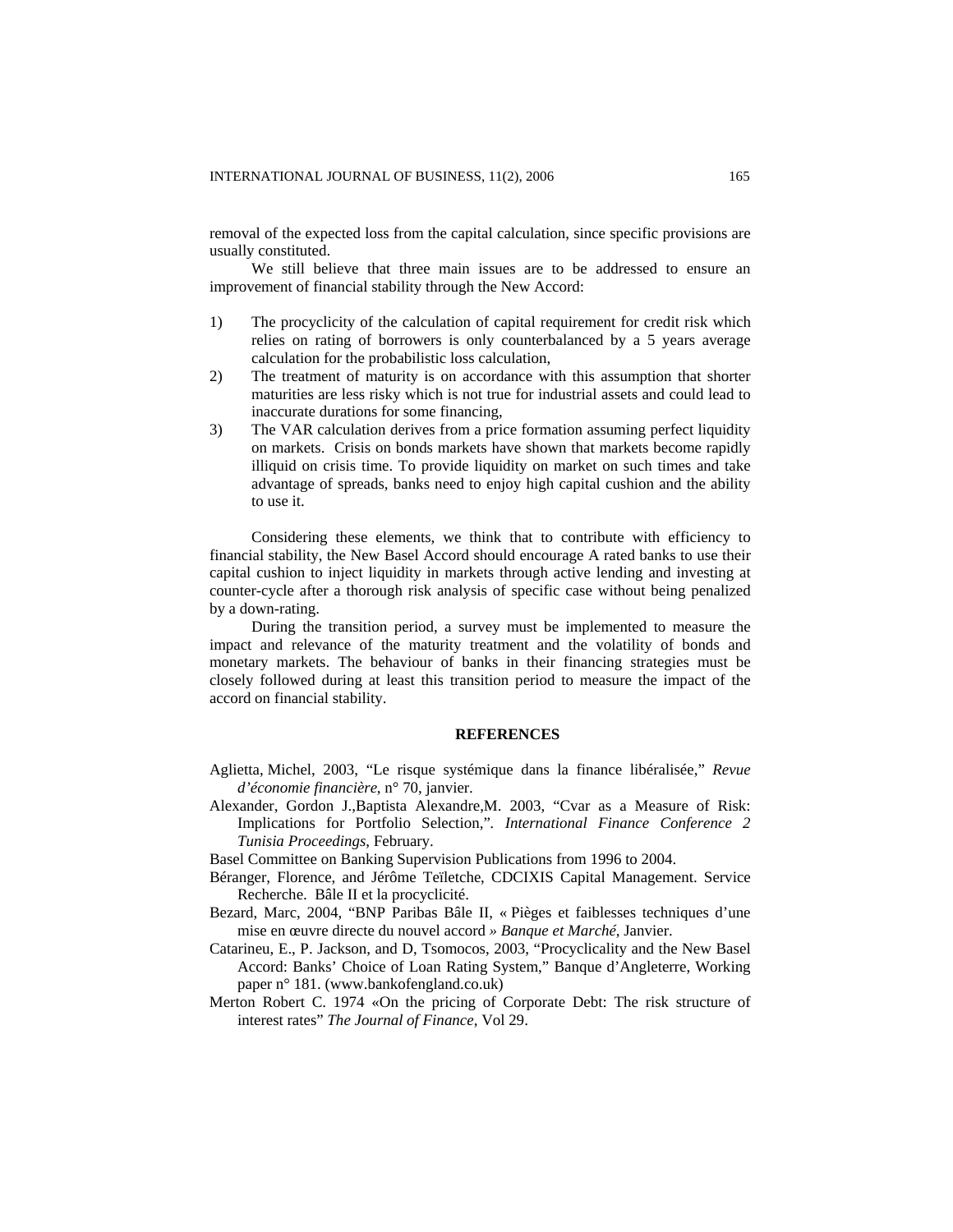Moumni, Nicholas, 2002, *Banque*, Décembre.

Nouy, Danièle, 2004, « Interview, » *Table Ronde*, Février.

- Nouy, Danièle, 2003, "L'économie du nouveau dispositif et les conséquences de la nouvelle réglementation", *Revue d'économie financière,* N° 73 Bâle II Genèse et Enjeux.
- Persaud, A., 2002−2003, *The Folly of Value at Risk: How Modern Risk Management Is Creating Financial Risk* (www.gresham.ac.uk/commerce/2002-2003).
- Scholes, Myron, 2000, "Crisis and Risk Management,"*Risk Budgeting Risk Books* April.
- Thoroval, Pierre-Yves, and Alain Duchateau, 2003, "Stabilité financière et Nouvel Accord de Bâle, " *Revue de la stabilité Financière* n° 3, novembre.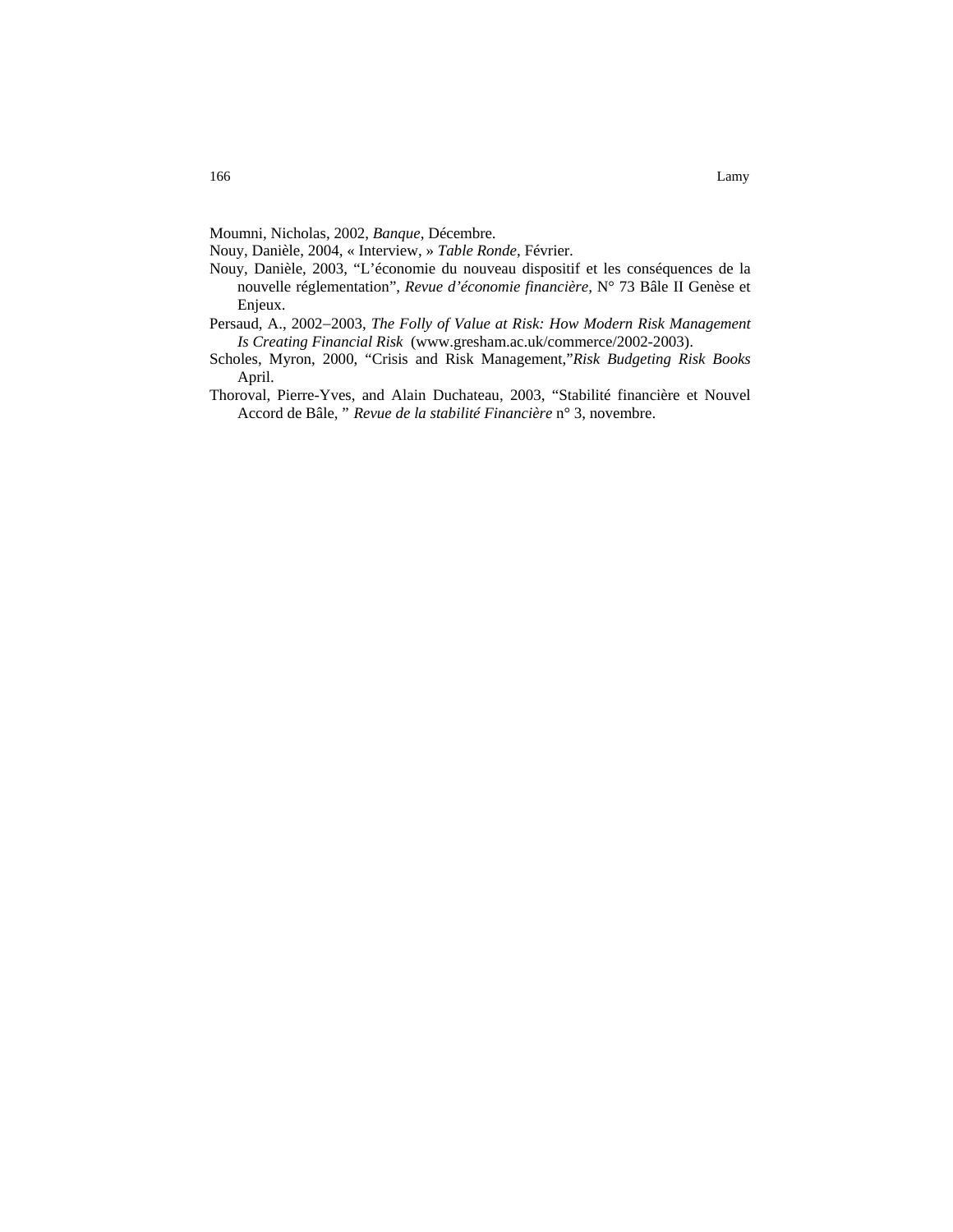# **APPENDIX**

# The ALSTHOM case

In March 1999, Alsthom and ABB started a Joint Venture ABB Alsthom Power to produce and sell large gas turbines from an ABB technology. In order to reach 50 % equity Alsthom paid in cash 1,485 Millions euros (1,538M\$) partly financed by the sale of its stake in a JV with GE (982 M\$).

The same year the group has acquired Cegelec from Alcatel with a goodwill of 1,462 Millions €.

On May 2000, Alsthom bought out the ABB share for 1,250 Millions  $\epsilon$  in cash, and consolidated its acquisition with a total goodwill of 3,953 Millions  $\epsilon$  to be depreciated over 20 years.

The Group also faced others acquisitions in 2000: 51% of Fiat Ferroviara for 149 Millions  $\epsilon$  (goodwill 109) and smaller firms: Sunvic in Germany, Norweb contracting and Scottish Power in UK.

Over two years, 1999 and 2000, the total capital investment amounted to 3,500 Millions euros net of sales. These acquisitions have been financed by: In 1999, Bond issuance of 650 Millions, fixed rate of 5% to be reimbursed July 2006. In 2001, Bond issuance of 550 Millions €, fixed rate 5,625% to be reimbursed February 2004, TSDI issuance of 250 Millions €, and Preferred shares for 205 Millions to be reimbursed.

Considering the dividend paid in 2001, only half of the burden is financed and a third longer than 3 years! Alsthom planned to compensate the cash outlays of these acquisitions on a short term financing thanks to a positive working capital owed to payments in advance on commands, and a program of one year notes of 2,500 Millions  $\epsilon$  plus banks credit lines (Table 1)

|                     | 3/31/1999 | 3/31/2000 | 3/31/2001 |
|---------------------|-----------|-----------|-----------|
| <b>Bonds</b>        | 1.5       | 651.2     | 1,200     |
| Banks loans         | 837.4     | 1465.8    | 1 679.8   |
| <b>Notes</b>        |           | 622.0     | 1 611.3   |
| Bank overdraft      | 446.9     | 820.7     | 161.8     |
| TOTAL               | 1,285.8   | 3,559.7   | 4,652.9   |
| of which Long Term  | 98.4      | 998.9     | 1,522.5   |
| of which Short Term | 1,196.4   | 2,560.8   | 3,130.4   |

**Table 1** Alsthom's debt in March 2001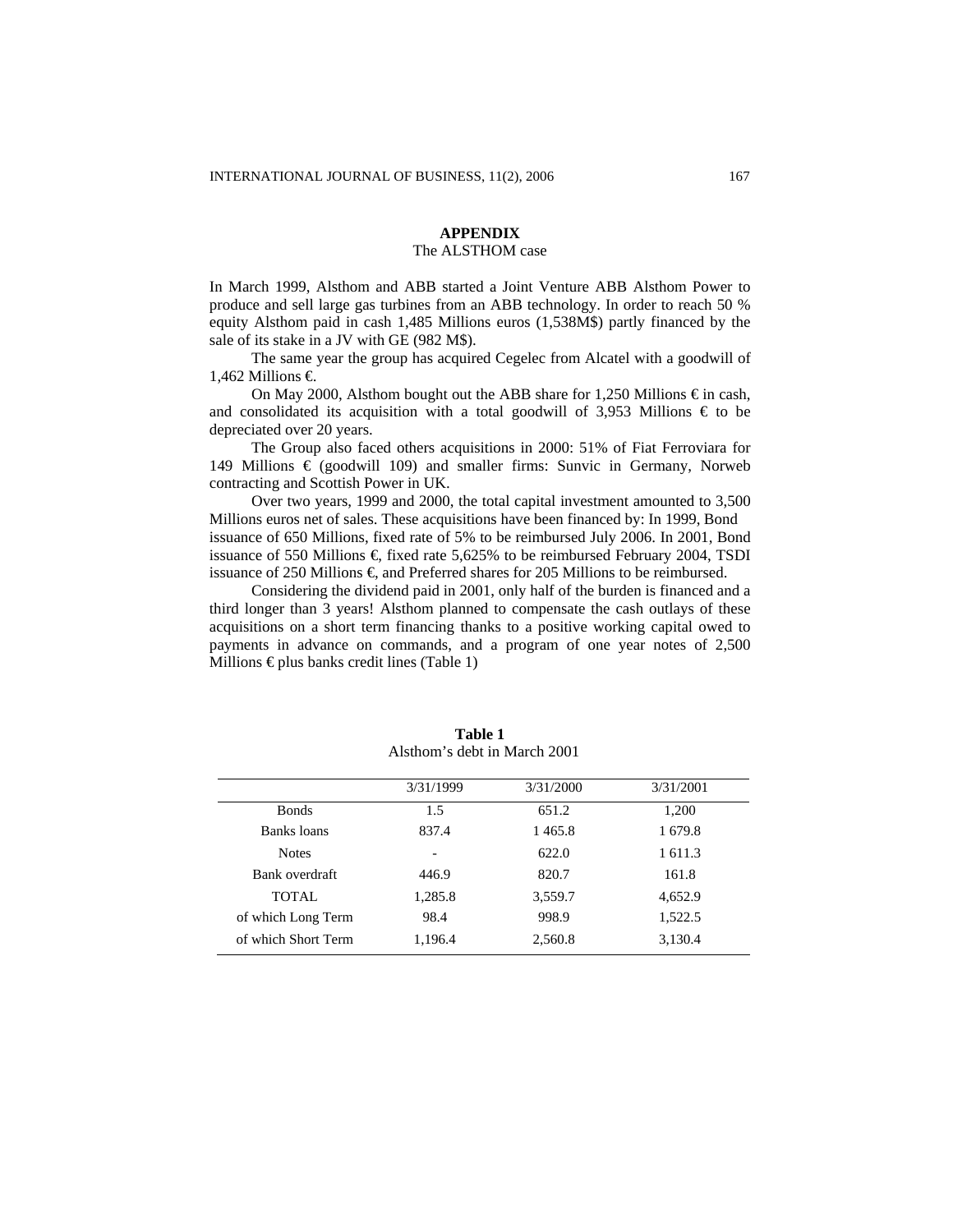The 2000/2001 cash flow amounted to 564 Millions  $\epsilon$  (204 M of after tax results + 360 Millions of depreciation of assets and goodwill) of which the dividend flow of 120 left 440 Millions of free cash flow to finance the acquisitions of 1999/2000.

Forecasting a yearly cash flow of 700/900Millions  $\epsilon$  and a dividends flow of 120 Millions €, Alsthom has chosen to finance only 1/3 of 1999/2000 acquisitions on a 5-7 years bond issuance and the remaining with one year corporate papers and banks'credit lines, which should have represented 5 years of free cash flow, excluding the 2002 acquisitions.

But as soon as 2001/2002 period the group has suffered losses, consequences of huge penalties mainly on the large gas turbines which costed 2,700 Millions  $\epsilon$  in 2001-2002, 1,070 M€ in 2002/2003 and 1,245 M€ in 2003/2004.

Unable to draw on its short term notes program, due to its down-rating, and facing a collapse of payments in advance the Group defaulted on the reimbursement of the expiring 550 Millions  $\epsilon$  bond in 2004 and has to renegotiate completely its financing with its 30 banks (Table 2)

Having overcome its technical issues, Alsthom should have recovered but this liquidity squeeze due to a short term financing of a long-term major acquisition of ABB power activity, which accounted for half of the turnover in 2000/2001, has put the group default situation. In our opinion this situation derives mainly from the financing structure: 1/3 only 7 years maturity, 2/3 below 1 year, when the goodwill is depreciated over 20 years.

It is worth noting that banks have been committed to refinance the group on a longer term adapted to operational cash flow in order to save the lent capital, and this case shows that they have been put in danger through accepting to lend too short an international acquisition. This comes in contradiction with the hypothesis underlying the capital requirement formula, assuming that the shorter is a loan, the less risky it is for the bank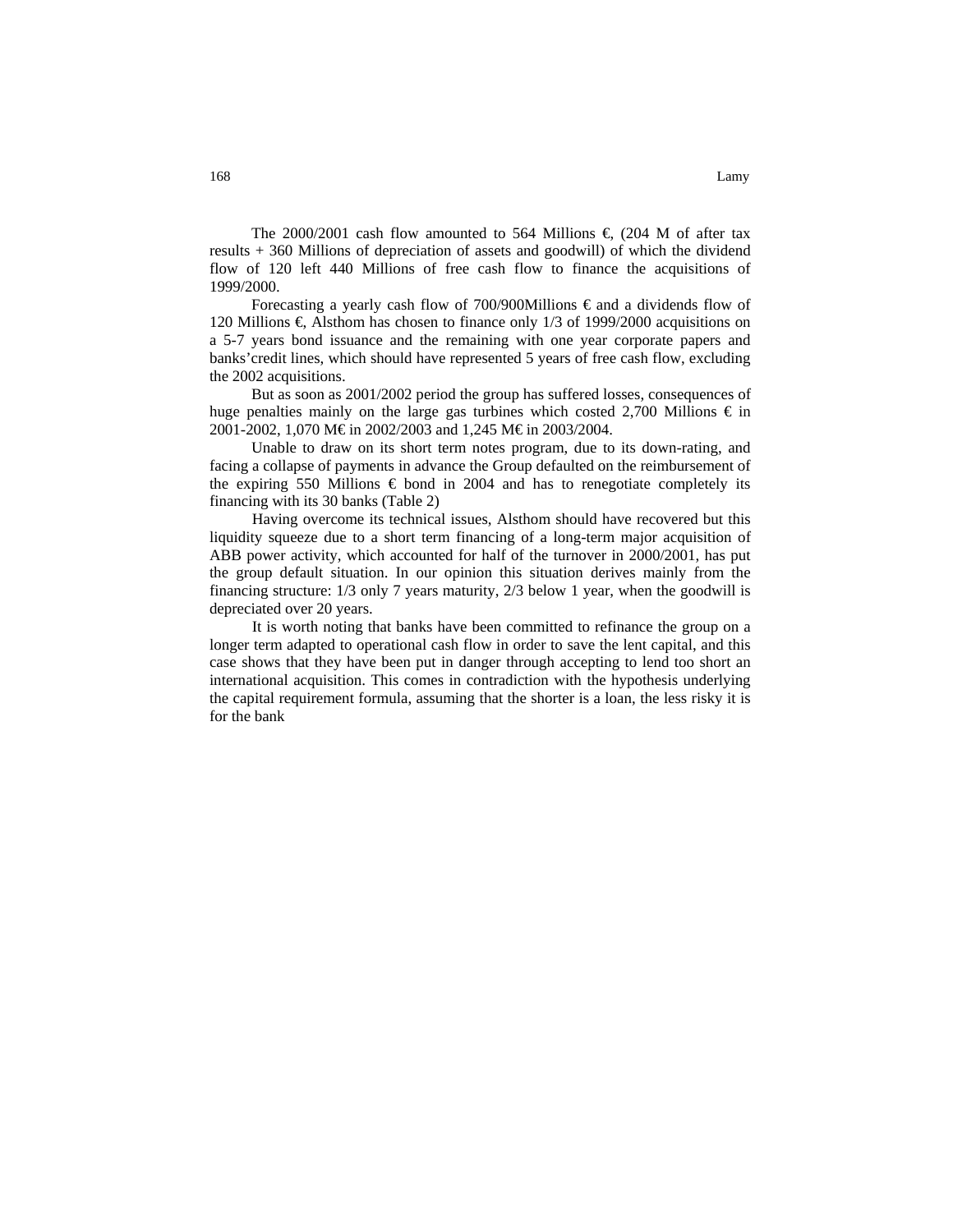# **Table 2** Refinancing scheme – shareholders report 2003/2004

Le tableau suivant présente les échéances de remboursement de nos dettes (y compris les créances futures titrisées) et de nos lignes de crédits disponibles au 31 mars 2004 :

| (en mitions d'€)                                                |       |                        |                                     |                                     |                                     |                     |                            |                     | <b>Exercice</b> | <b>Exercice</b> | <b>Après</b><br>l'exercice |
|-----------------------------------------------------------------|-------|------------------------|-------------------------------------|-------------------------------------|-------------------------------------|---------------------|----------------------------|---------------------|-----------------|-----------------|----------------------------|
|                                                                 |       | 1-trimestre<br>2004/05 | 2 <sup>+</sup> trimestre<br>2004/05 | 3 <sup>t</sup> trimestre<br>2004/05 | 4 <sup>e</sup> trimestre<br>2004/05 | Exercice<br>2004/05 | <b>Exercice</b><br>2005/06 | Exercice<br>2006/07 | 2007/08         | 2008/09         | 2008/09                    |
| Actions préférentielles<br>remboursables                        | 205   |                        |                                     |                                     |                                     |                     | (205)                      |                     |                 |                 |                            |
| Titres subordonnés                                              | 250   |                        |                                     |                                     |                                     |                     |                            | (250)               |                 |                 |                            |
| Prêt subordonné à durée<br>déterminée                           | 1563  |                        |                                     |                                     |                                     |                     |                            |                     |                 | (1, 563)        |                            |
| Titres subordonnés<br>à durée déterminée                        | 200   |                        |                                     |                                     |                                     |                     |                            |                     |                 |                 | (200)                      |
| Titres subordonnés<br>remboursables<br>en actions (TSDD RA) (1) | 300   |                        |                                     |                                     |                                     |                     |                            |                     |                 |                 | (300)                      |
| Emprunts obligataires                                           | 650   |                        |                                     |                                     |                                     |                     |                            | (650)               |                 |                 |                            |
| Prêts syndiqués                                                 | 722   |                        |                                     |                                     |                                     |                     |                            | (722)               |                 |                 |                            |
| Prêts bilatéraux                                                | 260   |                        |                                     |                                     |                                     |                     | (27)                       | (33)                | (200)           |                 |                            |
| Billets de trésorerie                                           | 420   |                        |                                     |                                     | (420)                               | (420)               |                            |                     |                 |                 |                            |
| Découverts bancaires<br>et autres emprunts <sup>121</sup>       | 320   | (278)                  |                                     |                                     |                                     | (278)               | [14]                       | $\{6\}$             | (3)             | (3)             | (16)                       |
| Sous-total                                                      | 4890  | (278)                  | $\bullet$                           | 0                                   | (420)                               | (698)               | (246)                      | (1 661)             | (203)           | (1, 566)        | (516)                      |
| Titrisation de créances<br>futures <sup>131</sup>               | 265   | [68]                   | (69)                                | 68                                  | [60]                                | (265)               |                            |                     |                 |                 |                            |
| Total                                                           | 5 155 | (346)                  | (69)                                | (68)                                | (480)                               | (963)               | (246)                      | (1 661)             | (203)           | (1 566)         | (516)                      |
| Dettes financières                                              | 4372  |                        |                                     |                                     |                                     |                     |                            |                     |                 |                 |                            |
| Lignes disponibles                                              | 783   |                        |                                     |                                     |                                     |                     |                            |                     |                 |                 |                            |

l) les Tires Subordonnés à Durée Déterminée Remboursables en Actions (TSDD RA) ne seront remboursés en espèces que dans le cas où la Commission Européenne<br>n'approuverait pas leur remboursement par des actions. Cf. "Avancem refinancement 2003\*

(2) les lignes de crédit obtenues par les filiales ont été classées comme étant immédiatement dues étant donné que de telles lignes de crédit ne sont généralement pas allouées. (3) Excluent les remboursements effectués directement par le client à l'établissement financier auquel nous avons cédé notre droit à paiemen

Le total des lignes de crédit disponibles non utilisées et de la trésorerie disponible dans le Groupe s'élevait à € 2 249 millions au 31 mars 2004, par rapport à € 2 370 millions au 31 mars 2003.

Les montants se décomposaient ainsi :

- \* les lignes disponibles au niveau du Groupe, étaient de € 783 millions au 31 mars 2004 (constituées de 420 millions de billets de trésorerie et pour € 363 millions de la tranche B de l'emprunt subordonné (PSDD)), par rapport à un crédit relais de € 600 millions au 31 mars 2003 ;
- La trésorerie disponible au niveau de la société mère s'élevait à € 532 millions au 31 mars 2004, par rapport à € 610 millions au 31 mars 2003 ;
- La trésorerie disponible au niveau des filiales à hauteur  $de \in 934$  millions au 31 mars 2004, par rapport à € 1 160 millions au 31 mars 2003.

ALSTOM, la société mère du Groupe, peut avoir facilement accès à des liquidités détenues par des filiales à cent pour cent par le biais du paiement de dividendes ou en vertu d'accord de prêt entre sociétés du Groupe. Certaines restrictions locales peuvent cependant retarder ou limiter un tel accès. De plus, bien que nous ayons le pouvoir de contrôler les décisions des filiales dans lesquelles nous avons un intérêt majoritaire, nos filiales sont des entités légales distinctes, et le paiement de dividendes et l'octroi de prêts, d'avances et d'autres paiements par lesdites filiales à notre société peut faire l'objet de restrictions légales ou contractuelles, dépendre de leurs bénéfices ou être sujets à d'autres restrictions. Ces limitations comprennent les règlements locaux relatifs à l'assistance financière, les lois sur les bénéfices des sociétés et d'autres restrictions légales. Notre politique consiste à centraliser les liquidités des filiales au niveau de la société mère dans la mesure du possible, et nous continuons à progresser par rapport à cet objectif. La trésorerie disponible au niveau des filiales était respectivement de € 2 609 millions, € 1 160 millions et € 934 millions en Mars 2002, 2003 et 2004.